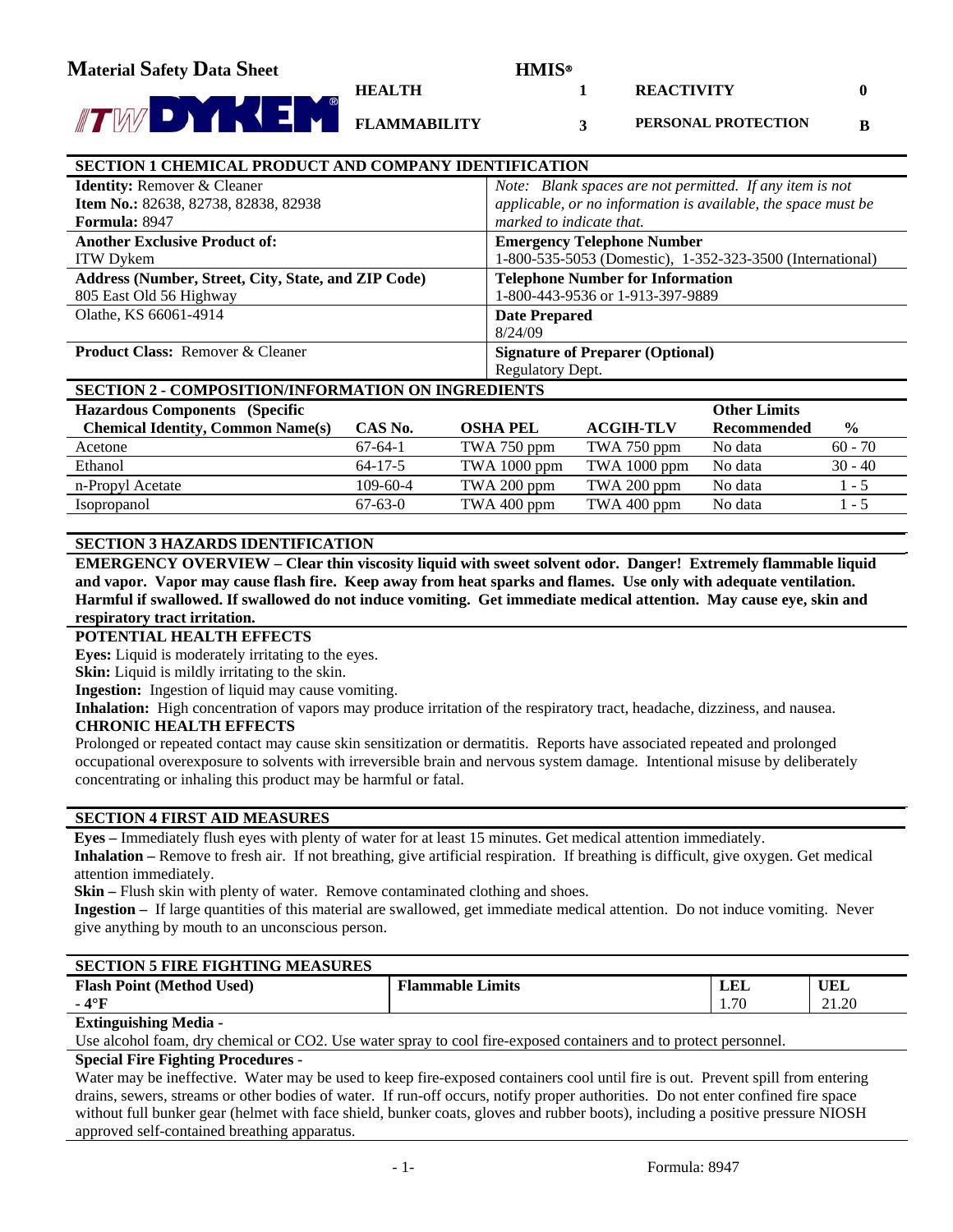**Unusual Fire and Explosion Hazards –** Vapors are heavier than air and may travel along ground, or be moved by ventilation and be ignited by ignition source.

# **SECTION 6 ACCIDENTAL RELEASE MEASURES**

**SMALL SPILL:** Absorb liquid with non-combustible floor absorbent and place in non-leaking container; seal properly and dispose of properly in compliance with federal, state, and local regulations.

LARGE SPILL: Evacuate area of unprotected personnel. Eliminate all ignition sources. Stop spill at source if safe to do so. Handling equipment must be grounded to prevent sparking. Prevent spill from entering drains, sewers, streams or other bodies of water. If run-off occurs, notify proper authorities. Pump or vacuum transfer spilled product to clean containers for recovery. Absorb unrecoverable product. Transfer contaminated absorbent, soil and other materials to containers for disposal. Dispose of properly in compliance with federal, state, and local regulations.

# **SECTION 7 HANDLING AND STORAGE**

**HANDLING:** Empty containers retain residue (liquid and/or vapor) and can be dangerous. Do not pressurize, cut, weld, braze, solder, drill, grind, or expose such containers to heat, sparks, flames, static electricity, or other sources of ignition. Many hot organic chemical vapors or mists are susceptible to sudden spontaneous combustion when mixed with air. Ignition may occur at temperatures below those published in the literature as "autoignition" or ignition temperatures. Ignition temperatures decrease with increasing vapor volume and vapor volume and vapor/air contact time, and are influenced by pressure changes. Ignition of organic chemical vapors may occur at typical elevated-temperature process conditions, especially in processes operating under vacuum if subjected to sudden ingress of air, or outside process equipment operating under elevated pressure if sudden escape of vapors or mists to the atmosphere occurs. Any proposed use of this product in elevated-temperature processes should be thoroughly evaluated to assure that safe operating conditions are established and maintained.

# **STORAGE:**

Keep away from heat, sparks and open flames. Keep out of reach of children. Keep container tightly sealed when not in use. Store in cool, well-ventilated place away from incompatible materials. All 5 gallon pails and larger metal containers should be grounded and/or bonded when material is transferred.

# **SECTION 8 EXPOSURE CONTROLS/PERSONAL PROTECTION**

**Respiratory Protection (Specify Type) –** 

| Not usually necessary. Use with adequate ventilation. Use NIOSH/MSHA approved respirator if PELs or TLVs are exceeded.               |                             |                    |                                                                                                                                                              |                |  |      |
|--------------------------------------------------------------------------------------------------------------------------------------|-----------------------------|--------------------|--------------------------------------------------------------------------------------------------------------------------------------------------------------|----------------|--|------|
| <b>Engineering</b>                                                                                                                   | <b>Local Exhaust</b>        | Not usually needed |                                                                                                                                                              | <b>Special</b> |  | None |
| <b>Controls</b>                                                                                                                      | <b>Mechanical (General)</b> | <b>Yes</b>         |                                                                                                                                                              | <b>Other</b>   |  | None |
| <b>Protective Gloves</b> – Chemical resistant rubber gloves if skin<br>contact is possible (consult your safety equipment supplier). |                             |                    | <b>Eye Protection</b> $-$ Safety glasses with side shields.<br>Wear chemical splash goggles in compliance with OSHA<br>regulations if splashing is possible. |                |  |      |

# **Other Protective Clothing or Equipment -**

Not usually necessary. For bulk material, if direct contact is possible, wear apron, boots, face shield, etc. as needed.

**Work/Hygienic Practices -** 

Follow label instructions. Wash hands after use and before eating, drinking, smoking, using restrooms, etc.

#### **SECTION 9 PHYSICAL AND CHEMICAL PROPERTIES**

| T NUT EN HED                       |                    |                                         |              |
|------------------------------------|--------------------|-----------------------------------------|--------------|
| <b>Boiling Point</b>               |                    | Specific Gravity ( $H_2O = 1$ )         |              |
|                                    | 133 F <sup>o</sup> | @70 <sup>0</sup> F                      | 0.79         |
| Vapor Pressure (mm-Hg $@ 70^0 F$ ) |                    | <b>Melting Point</b>                    |              |
|                                    | No Data            |                                         | No Data      |
| Vapor Density $(AIR = 1)$          | Greater than       | Evaporation Rate (Butyl Acetate = $1$ ) | Greater than |
|                                    | one $(1)$          |                                         | one $(1)$    |
| <b>Solubility in Water</b>         | Soluble            | pH                                      |              |
|                                    |                    |                                         | No Data      |

**Appearance and Odor –** Clear thin viscosity liquid with sweet solvent odor.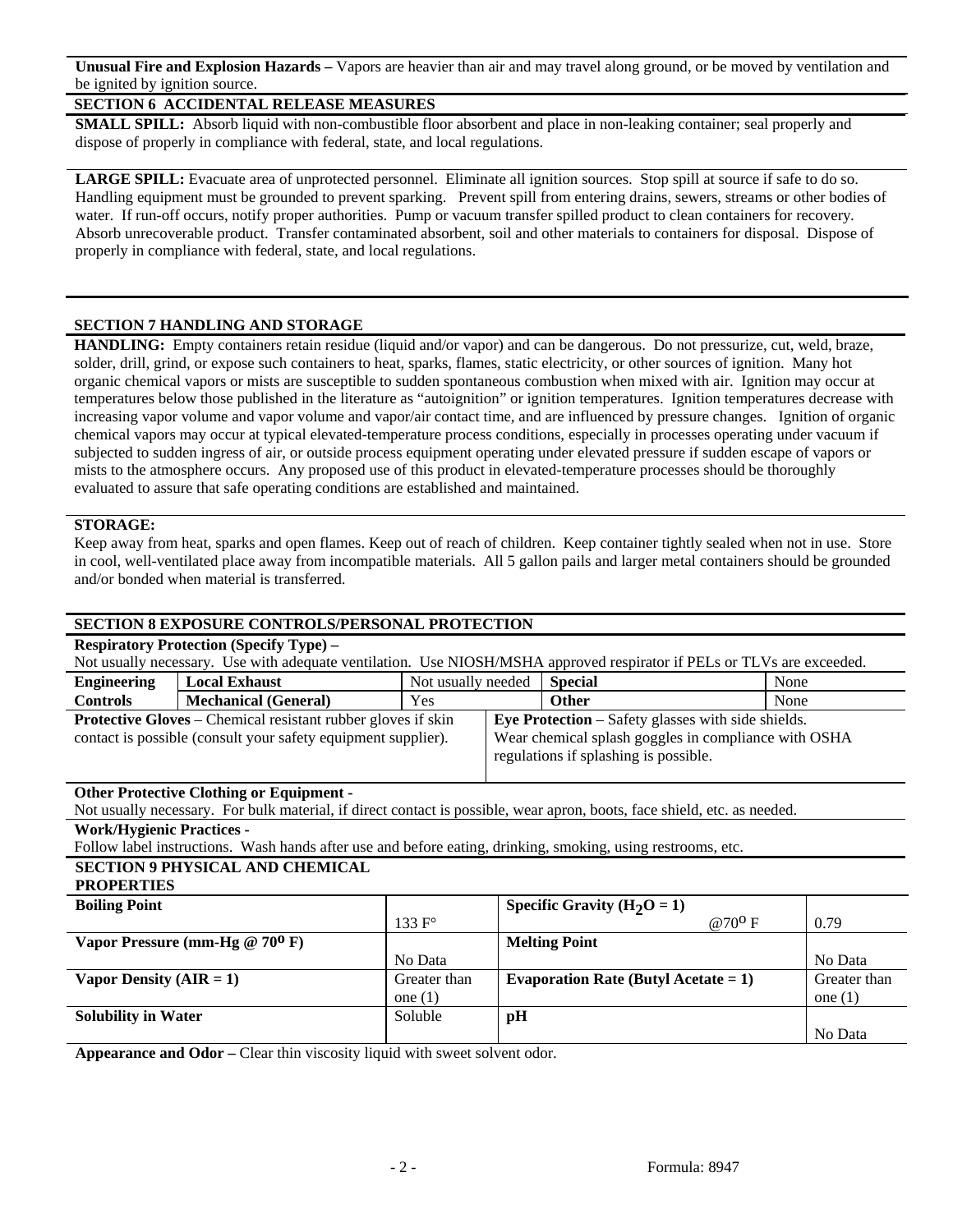| VOC: This product contains 287 grams per liter or 36.23 % by weight VOC's.                                                         |                  |                           |                                                                                                                                     |  |
|------------------------------------------------------------------------------------------------------------------------------------|------------------|---------------------------|-------------------------------------------------------------------------------------------------------------------------------------|--|
| <b>SECTION 10 STABILITY AND REACTIVITY</b>                                                                                         |                  |                           |                                                                                                                                     |  |
| <b>Chemical</b>                                                                                                                    | <b>Unstable</b>  |                           | <b>Conditions to Avoid - None known.</b>                                                                                            |  |
| <b>Stability</b>                                                                                                                   | <b>Stable</b>    | $\mathbf X$               |                                                                                                                                     |  |
| <b>Incompatibility (Materials to Avoid) -</b>                                                                                      |                  |                           |                                                                                                                                     |  |
|                                                                                                                                    |                  |                           | Strong oxidizing and reducing agents, strong alkalies and strong acids.                                                             |  |
| <b>Hazardous Decomposition or Byproducts -</b>                                                                                     |                  |                           |                                                                                                                                     |  |
|                                                                                                                                    |                  |                           | Carbon dioxide, carbon monoxide, smoke, soot and various organic oxidation by-products.                                             |  |
| <b>Hazardous</b>                                                                                                                   | <b>May Occur</b> |                           | <b>Conditions to Avoid - No data</b>                                                                                                |  |
| Polymerization                                                                                                                     | <b>Will Not</b>  | $\boldsymbol{\mathrm{X}}$ |                                                                                                                                     |  |
|                                                                                                                                    | Occur            |                           |                                                                                                                                     |  |
| SECTION 11 TOXICOLOGICAL INFORMATION                                                                                               |                  |                           |                                                                                                                                     |  |
|                                                                                                                                    |                  | Oral LD50 (Rat)           | Dermal LD50 (Rabbit)<br>Inhalation LC50 (Rat)                                                                                       |  |
| Acetone                                                                                                                            |                  | $8.5 - 10.70$ g/kg        | 20 g/kg<br>No data                                                                                                                  |  |
|                                                                                                                                    |                  |                           | Please refer to Section 3 for available information on potential health effects.                                                    |  |
|                                                                                                                                    |                  |                           |                                                                                                                                     |  |
| <b>SECTION 12 ECOLOGICAL INFORMATION</b>                                                                                           |                  |                           |                                                                                                                                     |  |
|                                                                                                                                    |                  |                           | No specific ecological data are available for this product. Please refer to Section 6 for information regarding accidental releases |  |
| and Section 15 for regulatory reporting information.                                                                               |                  |                           |                                                                                                                                     |  |
| <b>SECTION 13 DISPOSAL CONSIDERATIONS</b>                                                                                          |                  |                           |                                                                                                                                     |  |
|                                                                                                                                    |                  |                           | Dispose of in accordance with all applicable local, state and federal regulations.                                                  |  |
|                                                                                                                                    |                  |                           | <b>SECTION 14 TRANSPORT INFORMATION</b> (Not meant to be all inclusive)                                                             |  |
| Domestic Highway (Containers $\leq 1$ Quart are ORM-D)                                                                             |                  |                           | <b>Domestic Air Shipments: Varies</b>                                                                                               |  |
| Proper Shipping Name: Paint Related Material                                                                                       |                  |                           | Proper Shipping Name: No data                                                                                                       |  |
| Hazard Class/Subsidiary Hazard: 3                                                                                                  |                  |                           | Hazard Class/Subsidiary Hazard: No data                                                                                             |  |
| <b>UN/NA No.: UN1263</b>                                                                                                           |                  |                           | UN/NA No.: No data                                                                                                                  |  |
| Packing Group: II<br>Packing Group: No data                                                                                        |                  |                           |                                                                                                                                     |  |
| Label Required: Flammable Liquid (3)<br>Label Required: No data                                                                    |                  |                           |                                                                                                                                     |  |
|                                                                                                                                    |                  |                           |                                                                                                                                     |  |
| <b>SECTION 15 REGULATORY INFORMATION</b> (Not meant to be all inclusive - selected regulations represented)                        |                  |                           |                                                                                                                                     |  |
| <b>U.S. FEDERAL REGULATIONS:</b>                                                                                                   |                  |                           |                                                                                                                                     |  |
| <b>Carcinogenicity:</b>                                                                                                            |                  | NTP?                      | <b>IARC Monographs?</b><br><b>OSHA Regulated?</b>                                                                                   |  |
|                                                                                                                                    |                  |                           | No<br>N <sub>0</sub><br>N <sub>0</sub>                                                                                              |  |
| OSHA: Hazardous by definition of Hazard Communication Standard (29 CFR 1910.1200).                                                 |                  |                           |                                                                                                                                     |  |
| <b>SECTION 313:</b> This product does not contain ingredients which are listed and may require reporting under SARA Title III Sec. |                  |                           |                                                                                                                                     |  |
| 313 if used over the threshold reporting quantity. This information must be included in all MSDSs that are copied and distributed  |                  |                           |                                                                                                                                     |  |
| for this material.                                                                                                                 |                  |                           |                                                                                                                                     |  |
| <b>STATE REGULATIONS:</b>                                                                                                          |                  |                           |                                                                                                                                     |  |
| <b>CALIFORNIA PROPOSITION 65:</b> : This product is not known to contain any material listed under California's Proposition 65.    |                  |                           |                                                                                                                                     |  |
|                                                                                                                                    |                  |                           |                                                                                                                                     |  |
|                                                                                                                                    |                  |                           |                                                                                                                                     |  |
| <b>SECTION 16 OTHER INFORMATION</b>                                                                                                |                  |                           |                                                                                                                                     |  |
|                                                                                                                                    |                  |                           |                                                                                                                                     |  |

MSDS Status: Revised Section(s): 8/24/09: Updated W/current date.